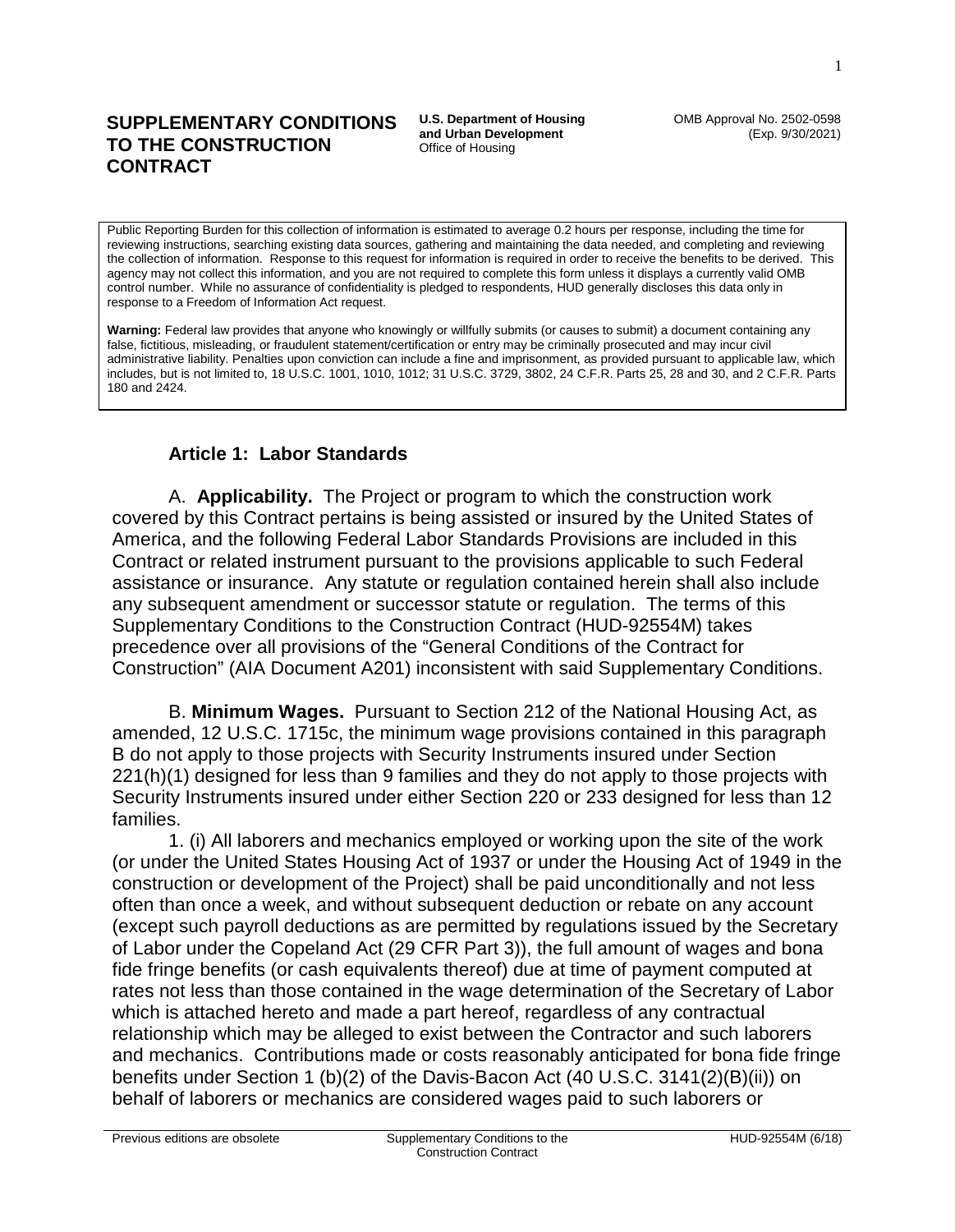mechanics, subject to the provisions of 29 CFR 5.5(a)(1)(iv); also, regular contributions made or costs incurred for more than a weekly period (but not less often than quarterly) under plans, funds, or programs, which cover the particular weekly period, are deemed to be constructively made or incurred during such weekly period. Such laborers and mechanics shall be paid the appropriate wage rate and fringe benefits on the wage determination for the classification of work actually performed, without regard to skill, except as provided in 29 CFR 5.5(a)(4). Laborers or mechanics performing work in more than one classification may be compensated at the rate specified for each classification for the time actually worked therein: *Provided,* that the employer's payroll records accurately set forth the time spent in each classification in which work is performed. The wage determination (including any additional classification and wage rates conformed under 29 CFR 5.5(a)(1)(ii)) and the Davis-Bacon poster (WH-1321) shall be posted at all times by the Contractor and its subcontractors at the site of the work in a prominent and accessible place where it can be easily seen by the workers.

(ii) (a) Any class of laborers or mechanics that is not listed in the wage determination and that is to be employed under this Contract shall be classified in conformance with the wage determination. HUD shall approve an additional classification and wage rate and fringe benefits only when the following criteria have been met:

(1) The work to be performed by the classification requested is not performed by a classification in the wage determination; and

(2) The classification is utilized in the area by the construction industry; and

(3) The proposed wage rate, including any bona fide fringe benefits, bears a reasonable relationship to the wage rates contained in the wage determination.

(b) If the Contractor and the laborers and mechanics to be employed in the classification (if known), or their representatives, and HUD or its designee agree on the classification and wage rate (including the amount designated for fringe benefits where appropriate), a report of the action taken shall be sent by HUD or its designee to the Administrator of the Wage and Hour Division, U.S. Department of Labor, Washington, D.C. 20210 (**"Administrator"**). The Administrator, or an authorized representative, shall approve, modify, or disapprove every additional classification action within thirty (30) days of receipt and so advise HUD or its designee or shall notify HUD or its designee within the thirty (30) day period that additional time is necessary.

(c) In the event the Contractor, the laborers or mechanics to be employed in the classification or their representatives and HUD or its designee do not agree on the proposed classification and wage rate (including the amount designated for fringe benefits, where appropriate), HUD or its designee shall refer the questions, including the views of all interested parties and the recommendation of HUD or its designee, to the Administrator for determination. The Administrator, or an authorized representative, shall issue a determination within thirty (30) days of receipt and so advise HUD or its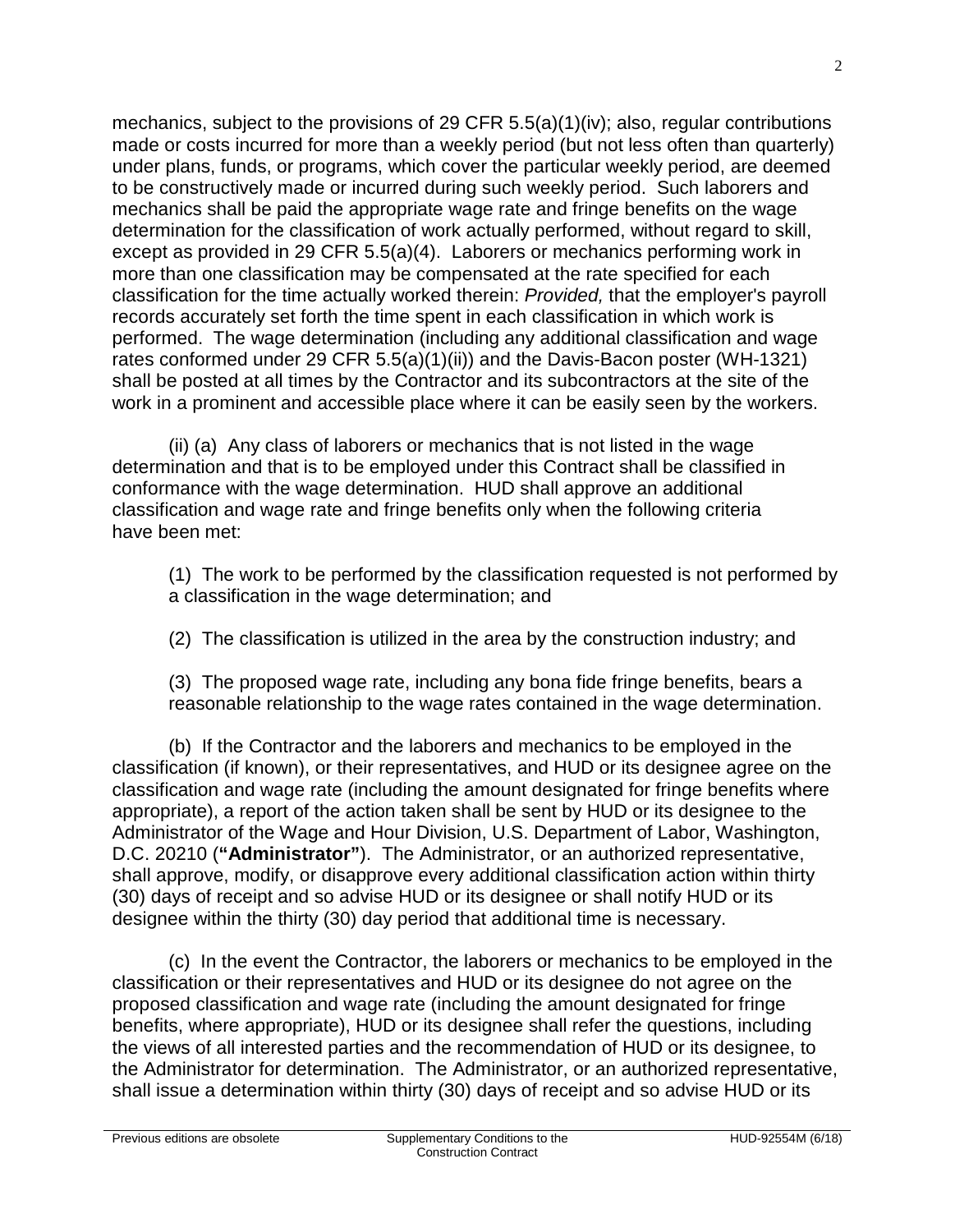designee or shall notify HUD or its designee within the thirty (30) day period that additional time is necessary.

(d) The wage rate (including fringe benefits where appropriate) determined pursuant to subparagraphs B.1.(ii)(b) or (c) of this Article, shall be paid to all workers performing work in the classification under this Contract from the first day on which work is performed in the classification.

(iii) Whenever the minimum wage rate prescribed in the Contract for a class of laborers or mechanics includes a fringe benefit that is not expressed as an hourly rate, the Contractor shall either pay the benefit as stated in the wage determination or shall pay another bona fide fringe benefit or an hourly cash equivalent thereof.

(iv) If the Contractor does not make payments to a trustee or other third person, the Contractor may consider as part of the wages of any laborer or mechanic the amount of any costs reasonably anticipated in providing bona fide fringe benefits under a plan or program, *Provided*, That the Secretary of Labor has found, upon the written request of the Contractor, that the applicable standards of the Davis-Bacon Act have been met. The Secretary of Labor may require the Contractor to set aside in a separate account assets for the meeting of obligations under the plan or program.

2. **Withholding.** HUD or its designee shall upon its own action or upon written request of an authorized representative of the Department of Labor withhold or cause to be withheld from the Contractor under this Contract or any other Federal contract with the same prime contractor, or any other Federally-assisted contract subject to Davis-Bacon prevailing wage requirements, which is held by the same prime contractor, so much of the accrued payments or advances as may be considered necessary to pay laborers and mechanics, including apprentices, trainees and helpers, employed by the Contractor or any subcontractor the full amount of wages required by the Contract. In the event of failure to pay any laborer or mechanic, including any apprentice, trainee or helper, employed or working on the site of the work (or under the United States Housing Act of 1937 or under the Housing Act of 1949 in the construction or development of the Project), all or part of the wages required by the Contract, HUD or its designee may, after written notice to the Contractor, sponsor, applicant, or Owner, take such action as may be necessary to cause the suspension of any further payment, advance, or guarantee of funds until such violations have ceased. HUD or its designee may, after written notice to the Contractor, disburse such amounts withheld for and on account of the Contractor or subcontractor to the respective employees to whom they are due.

## 3. **Payrolls, records, and certifications.**

(i) Payrolls and basic records relating thereto shall be maintained by the Contractor during the course of the work and preserved for a period of three years thereafter for all laborers and mechanics working at the site of the work (or under the United States Housing Act of 1937, or under the Housing Act of 1949, in the construction or development of the Project). Such records shall contain the name, address, and social security number of each such worker, his or her correct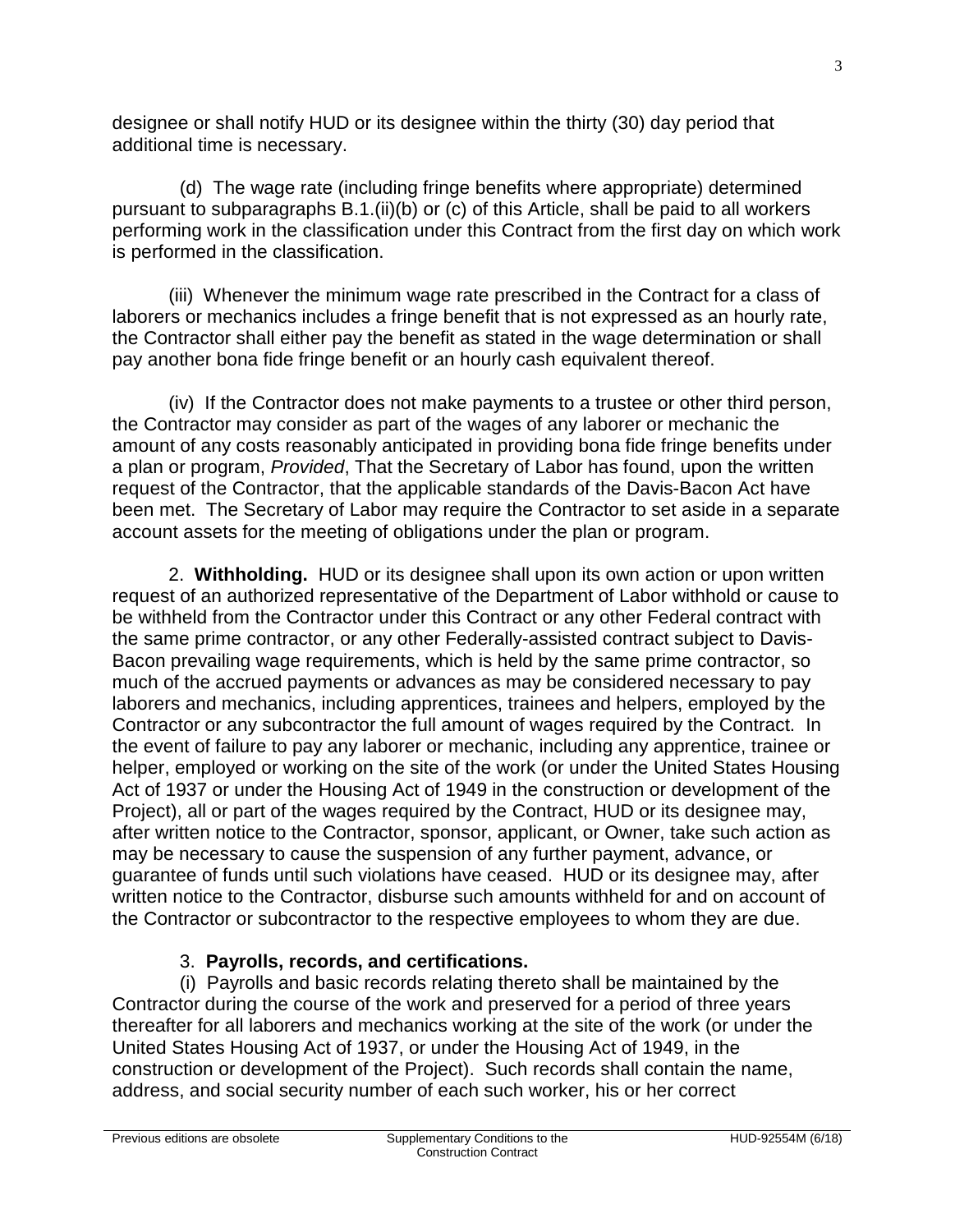classification, hourly rates of wages paid (including rates of contributions or costs anticipated for bona fide fringe benefits or cash equivalents thereof of the types described in Section 1 (b)(2)(B) of the Davis-Bacon Act (40 U.S.C. 3141(2)(B)(ii))), daily and weekly number of hours worked, deductions made and actual wages paid. Whenever the Secretary of Labor has found under 29 CFR 5.5(a)(1)(iv) that the wages of any laborer or mechanic include the amount of any costs reasonably anticipated in providing benefits under a plan or program described in Section 1 (b)(2)(B) of the Davis-Bacon Act (40 U.S.C. 3141(2)(B)(ii)), the Contractor shall maintain records which show that the commitment to provide such benefits is enforceable, that the plan or program is financially responsible, and that the plan or program has been communicated in writing to the laborers or mechanics affected, and records which show the costs anticipated or the actual cost incurred in providing such benefits. Contractors employing apprentices or trainees under approved programs shall maintain written evidence of the registration of apprenticeship programs and certification of trainee programs, the registration of the apprentices and trainees, and the ratios and wage rates prescribed in the applicable programs.

(ii)(a) The Contractor shall submit weekly for each week in which any contract work is performed a copy of all payrolls to HUD or its designee if the agency is a party to the Contract, but if the agency is not such a party, the Contractor shall submit the payrolls to the applicant, sponsor, or Owner, as the case may be, for transmission to HUD or its designee. The payrolls submitted shall set out accurately and completely all of the information required to be maintained under 29 CFR 5.5(a)(3)(i), except that full social security numbers and home addresses shall not be included on weekly transmittals. Instead the payrolls shall only need to include an individually identifying number for each employee (e.g., the last four digits of the employee's social security number). The required weekly payroll information may be submitted in any form desired, whether paper (Optional Form WH-347 is available for this purpose from the Wage and Hour Division Web site at<http://www.dol.gov/whd/forms/wh347.pdf> or its successor site), or electronically pursuant to Program Obligations. The prime contractor is responsible for the submission of copies of payrolls by all subcontractors. Contractors and subcontractors shall maintain the full social security number and current address of each covered worker, and shall provide them upon request to HUD or its designee if the agency is a party to the Contract, but if the agency is not such a party, the Contractor will submit the payrolls to the applicant sponsor, or Owner, as the case may be, for transmission to HUD or its designee, the Contractor, or the Wage and Hour Division of the Department of Labor for purposes of an investigation or audit of compliance with prevailing wage requirements. It is not a violation of this subparagraph for a prime contractor to require a subcontractor to provide addresses and social security numbers to the prime contractor for its own records, without weekly submission to HUD or its designee.

(b) Each payroll submitted shall be accompanied by a "Statement of Compliance," signed by the Contractor or subcontractor or his or her agent who pays or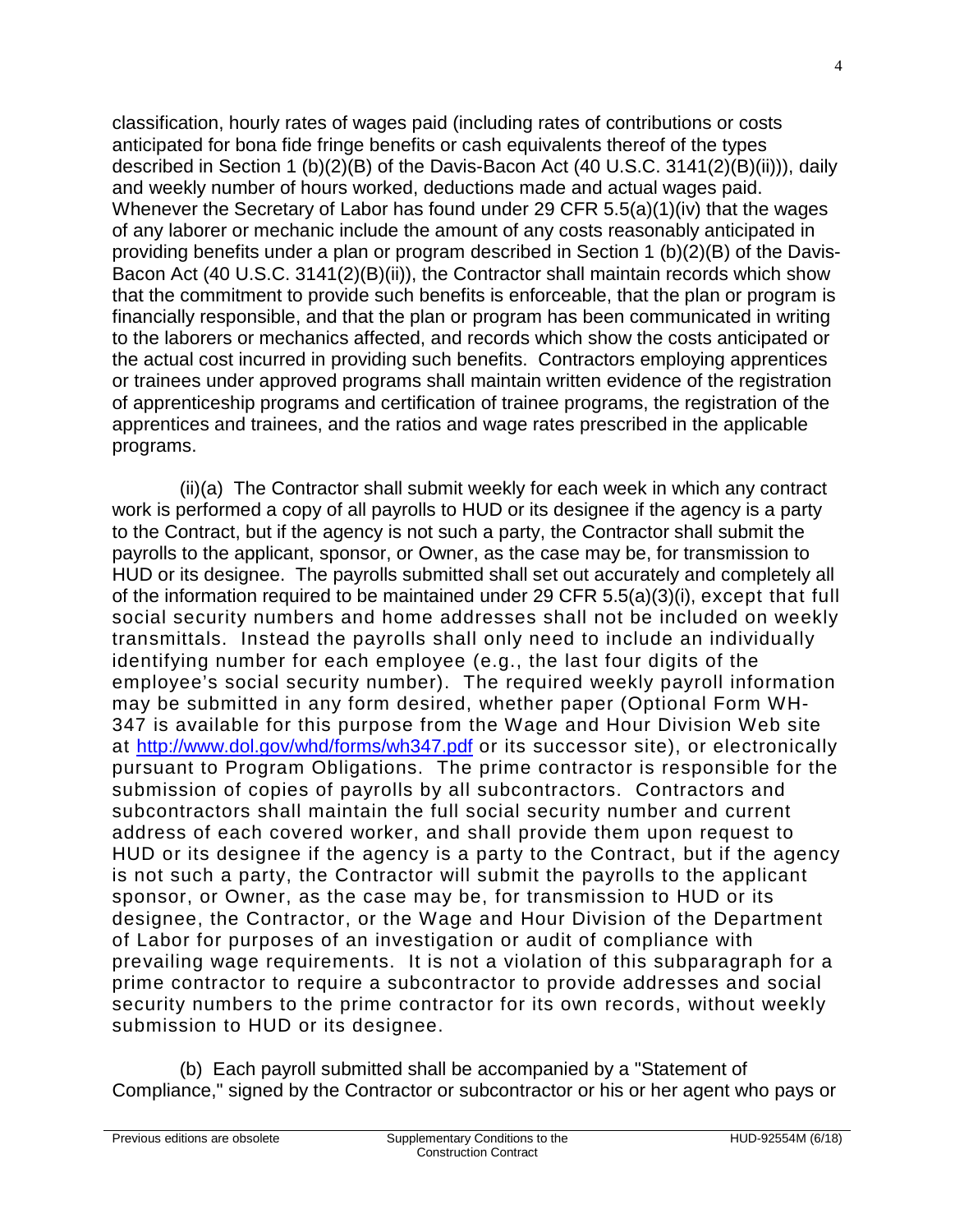supervises the payment of the persons employed under the Contract and shall certify the following:

> (1) That the payroll for the payroll period contains the information required to be provided under 29 CFR 5.5(a)(3)(ii), the appropriate information is being maintained under 29 CFR 5.5(a)(3)(i), and that such information is correct and complete.

> (2) That each laborer or mechanic (including each helper, apprentice, and trainee) employed on the Contract during the payroll period has been paid the full weekly wages earned, without rebate, either directly or indirectly, and that no deductions have been made either directly or indirectly from the full wages earned, other than permissible deductions as set forth in 29 CFR Part 3;

(3) That each laborer or mechanic has been paid not less than the applicable wage rates and fringe benefits or cash equivalents for the classification of work performed, as specified in the applicable wage determination incorporated into the Contract.

(c) The weekly submission of a properly executed certification set forth on the reverse side of Optional Form WH-347 shall satisfy the requirement for submission of the "Statement of Compliance" required by subparagraph B.3.(ii)(b) of this Article.

(d) The falsification of any of the above certifications may subject the Contractor or subcontractor to civil or criminal prosecution under Section 1001 of Title 18 and Sections 3801 et seq of Title 31 of the United States Code.

(iii) The Contractor or subcontractor shall make the records required under subparagraph B.3.(i) of this Article available for inspection, copying, or transcription by authorized representatives of HUD or its designee or the Department of Labor, and shall permit such representatives to interview employees during working hours on the job. If the Contractor or subcontractor fails to submit the required records or to make them available, HUD or its designee may, after written notice to the Contractor, sponsor, applicant, or Owner, take such action as may be necessary to cause the suspension of any further payment, advance, or guarantee of funds. Furthermore, failure to submit the required records upon request or to make such records available may be grounds for debarment action pursuant to 29 CFR 5.12.

## 4. **Apprentices and Trainees.**

(i) **Apprentices.** Apprentices shall be permitted to work at less than the predetermined rate for the work they performed when they are employed pursuant to and individually registered in a bona fide apprenticeship program registered with the U.S. Department of Labor, Employment and Training Administration, Office of Apprenticeship, or with a State Apprenticeship Agency recognized by such Office, or if a person is employed in his or her first ninety (90) days of probationary employment as an apprentice in such an apprenticeship program, who is not individually registered in the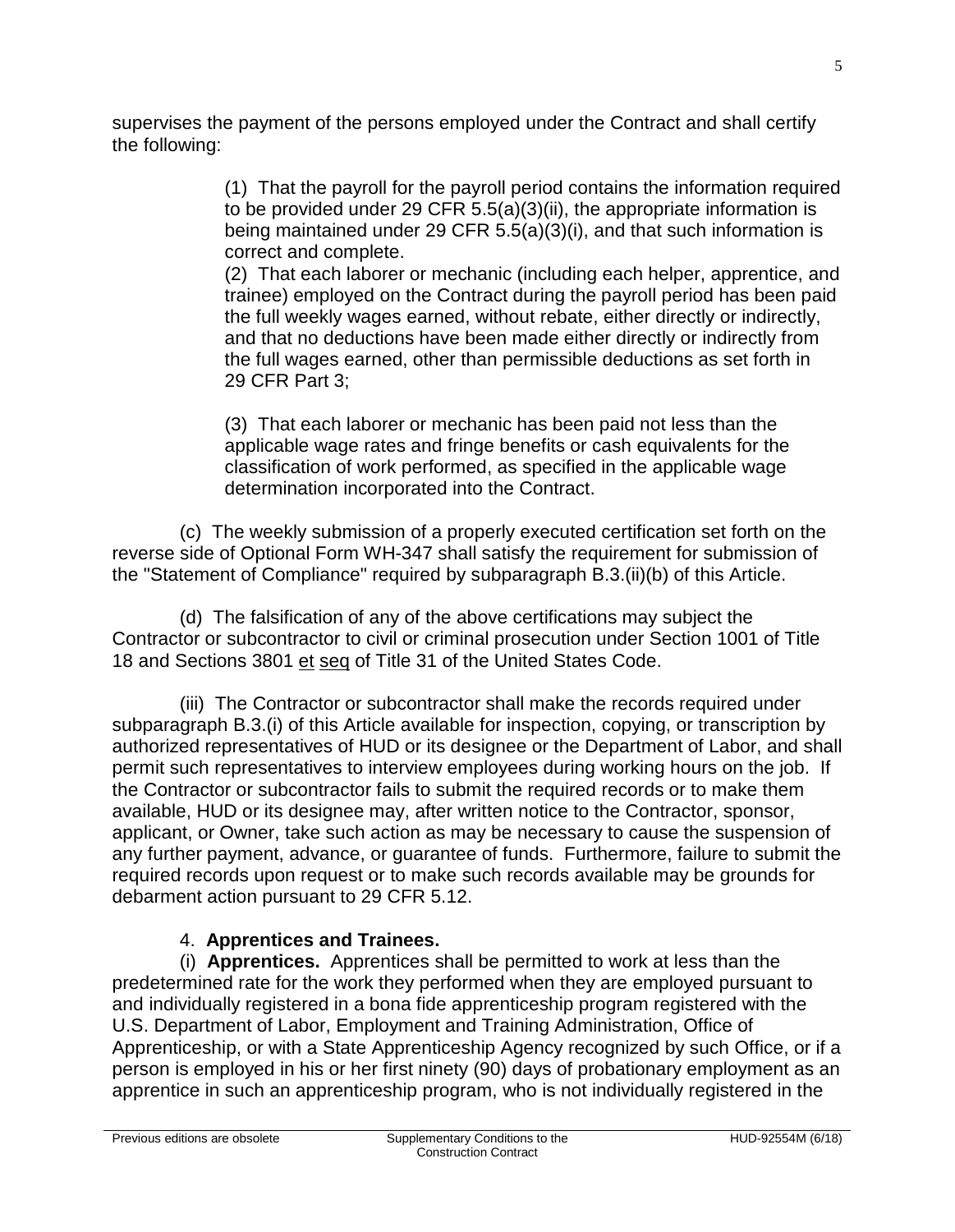program, but who has been certified by the Office of Apprenticeship, or a State Apprenticeship Agency (where appropriate) to be eligible for probationary employment as an apprentice. The allowable ratio of apprentices to journeymen on the job site in any craft classification shall not be greater than the ratio permitted to the Contractor as to the entire work force under the registered program. Any worker listed on a payroll at an apprentice wage rate, who is not registered or otherwise employed as stated above, shall be paid not less than the applicable wage rate on the wage determination for the classification of work actually performed. In addition, any apprentice performing work on the job site in excess of the ratio permitted under the registered program shall be paid not less than the applicable wage rate on the wage determination for the work actually performed. Where the Contractor is performing construction on a project in a locality other than that in which its program is registered, the ratios and wage rates (expressed in percentages of the journeyman's hourly rate) specified in the Contractor's or subcontractor's registered program shall be observed. Every apprentice must be paid at not less than the rate specified in the registered program for the apprentice's level of progress, expressed as a percentage of the journeymen hourly rate specified in the applicable wage determination. Apprentices shall be paid fringe benefits in accordance with the provisions of the apprenticeship program. If the apprenticeship program does not specify fringe benefits, apprentices must be paid the full amount of fringe benefits listed on the wage determination for the applicable classification. If the Administrator determines that a different practice prevails for the applicable apprentice classification, fringes shall be paid in accordance with that determination. In the event the Office of Apprenticeship, or a State Apprenticeship Agency recognized by such Office, withdraws approval of an apprenticeship program, the Contractor shall no longer be permitted to utilize apprentices at less than the applicable predetermined rate for the work performed until an acceptable program is approved.

(ii) **Trainees.** Except as provided in 29 CFR 5.16, trainees shall not be permitted to work at less than the predetermined rate for the work performed unless they are employed pursuant to and individually registered in a program which has received prior approval, evidenced by formal certification by the U.S. Department of Labor, Employment and Training Administration. The ratio of trainees to journeymen on the job site shall not be greater than permitted under the plan approved by the Employment and Training Administration. Every trainee must be paid at not less than the rate specified in the approved program for the trainee's level of progress, expressed as a percentage of the journeyman's hourly rate specified in the applicable wage determination. Trainees shall be paid fringe benefits in accordance with the provisions of the trainee program. If the trainee program does not mention fringe benefits, trainees shall be paid the full amount of fringe benefits listed on the wage determination unless the Administrator of the Wage and Hour Division determines that there is an apprenticeship program associated with the corresponding journeyman wage rate on the wage determination which provides for less than full fringe benefits for apprentices. Any employee listed on the payroll at a trainee rate who is not registered and participating in a training plan approved by the Employment and Training Administration shall be paid not less than the applicable wage rate on the wage determination for the classification of work actually performed. In addition, any trainee performing work on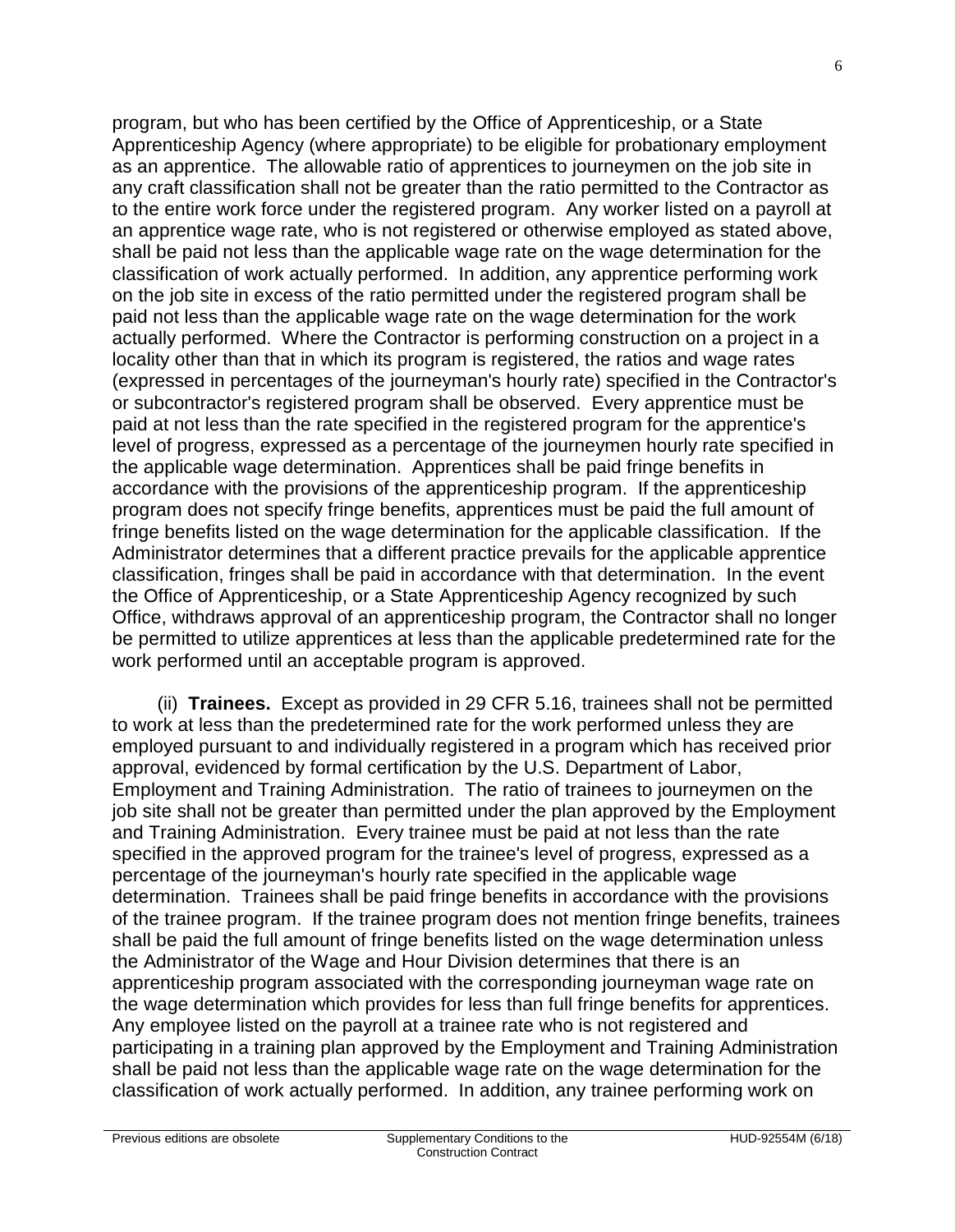the job site in excess of the ratio permitted under the registered program shall be paid not less than the applicable wage rate on the wage determination for the work actually performed. In the event the Employment and Training Administration withdraws approval of a training program, the Contractor shall no longer be permitted to utilize trainees at less than the applicable predetermined rate for the work performed until an acceptable program is approved.

(iii) **Equal employment opportunity.** The utilization of apprentices, trainees and journeymen under 29 CFR Part 5 shall be in conformity with the equal employment opportunity requirements of Executive Order 11246, as amended, and 29 CFR Part 30.

5. **Compliance with Copeland Act Requirements.** The Contractor shall comply with the requirements of 29 CFR Part 3, which are incorporated by reference in this Contract.

6. **Subcontracts.** The Contractor or subcontractor shall insert in any subcontracts the clauses set forth in subparagraphs 1 through 10 of this paragraph B and such other clauses as HUD or its designee may by appropriate instructions require, and a copy of the applicable prevailing wage determination, and also a clause requiring the subcontractors to include these clauses in any lower tier subcontracts. The prime contractor shall be responsible for the compliance by any subcontractor or lower tier subcontractor with all Contract clauses referenced in this subparagraph.

7. **Contract termination and debarment.** A breach of the Contract clauses in 29 CFR 5.5 may be grounds for termination of the Contract, and for debarment as a contractor or a subcontractor as provided in 29 CFR 5.12.

8. **Compliance with Davis-Bacon and Related Act Requirements.** All rulings and interpretations of the Davis-Bacon and Related Acts contained in 29 CFR Parts 1, 3, and 5 are herein incorporated by reference in this Contract.

9. **Disputes concerning labor standards.** Disputes arising out of the labor standards provisions of this Contract shall not be subject to the general disputes clause of this Contract. Such disputes shall be resolved in accordance with the procedures of the Department of Labor set forth in 29 CFR Parts 5, 6, and 7. Disputes within the meaning of this clause include disputes between the Contractor (or any of its subcontractors) and HUD or its designee, the U.S. Department of Labor, or the employees or their representatives.

# 10. **Certification of Eligibility.**

(i)By entering into this Contract, the Contractor certifies that neither it (nor he or she) nor any person or firm who has an interest in the Contractor's firm is a person or firm ineligible to be awarded Government contracts by virtue of Section 3(a) of the Davis-Bacon Act (40 U.S.C. 3144(b)(2)) or 29 CFR 5.12(a)(1) or to be awarded HUD contracts or participate in HUD programs pursuant to 24 CFR Part 24.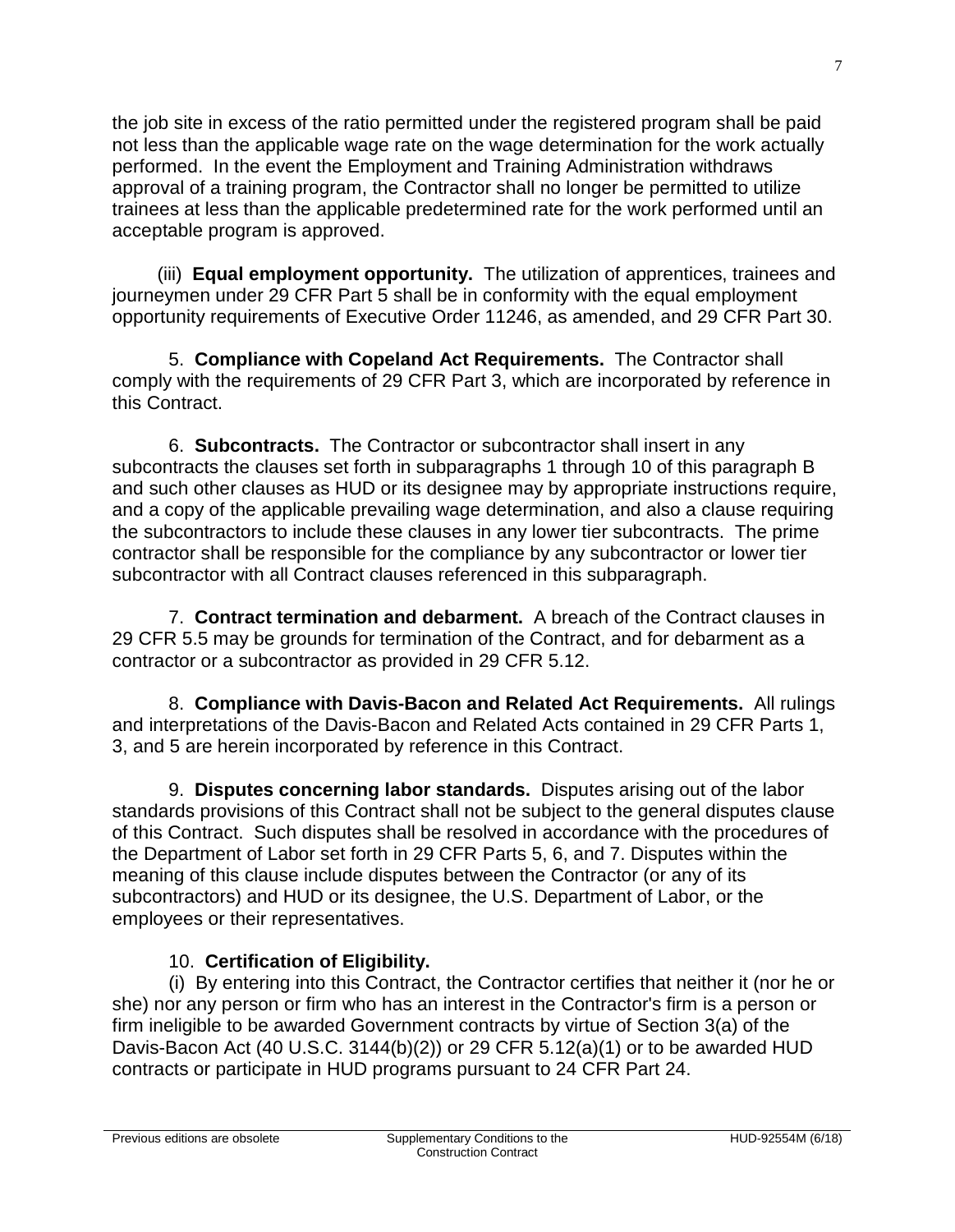(ii) No part of this Contract shall be subcontracted to any person or firm ineligible for award of a Government contract by virtue of Section 3(a) of the Davis-Bacon Act (40 U.S.C. 3144(b)(2)) or 29 CFR 5.12(a)(1) or to be awarded HUD contracts or participate in HUD programs pursuant to 24 CFR Part 24.

(iii) The penalty for making false statements is prescribed in the U.S. Criminal Code, 18 U.S.C. 1001. Additionally, U.S. Criminal Code, Section 1010, Title 18, U.S.C., "Federal Housing Administration transactions", provides in part: "Whoever, for the purpose of . . . influencing in any way the action of such Department . . . makes, passes, utters or publishes any statement, knowing the same to be false . . . shall be fined under this title or imprisoned not more than two years, or both."

# C. **Contract Work Hours and Safety Standards Act.**

1. **Applicability and Definitions.** This paragraph C of Article 1 is applicable only if a direct form of federal assistance is involved, such as Section 8, Section 202/811 Capital Advance, grants etc., and is applicable only where the prime contract is in an amount greater than \$100,000. As used in this paragraph C, the terms "laborers" and "mechanics" include watchmen and guards.

2. **Overtime requirements.** No contractor or subcontractor contracting for any part of the Contract work that may require or involve the employment of laborers or mechanics shall require or permit any such laborer or mechanic in any workweek in which he or she is employed on such work to work in excess of forty (40) hours in such workweek unless such laborer or mechanic receives compensation at a rate not less than one and one-half times the basic rate of pay for all hours worked in excess of forty (40) hours in such workweek.

3. **Violation; liability for unpaid wages; liquidated damages.** In the event of any violation of the immediately preceding subparagraph C.2, the Contractor and any subcontractor responsible therefore shall be liable for the unpaid wages. In addition, the Contractor and subcontractor shall be liable to the United States (in the case of work done under contract for the District of Columbia or a territory, to such District or to such territory) for liquidated damages. Such liquidated damages shall be computed with respect to each individual laborer or mechanic, including watchmen and guards, employed in violation of such subparagraph, in the sum of \$10 for each calendar day on which such individual was required or permitted to work in excess of the standard workweek of forty (40) hours without payment of the overtime wages required by the clause set forth in such subparagraph.

4. **Withholding for unpaid wages and liquidated damages.** HUD or its designee shall, upon its own action or upon written request of an authorized representative of the Department of Labor, withhold or cause to be withheld from any moneys payable on account of work performed by the Contractor or subcontractor under any such contract, or under any other Federal contract with the same prime contractor, or under any other Federally-assisted contract subject to the Contract Work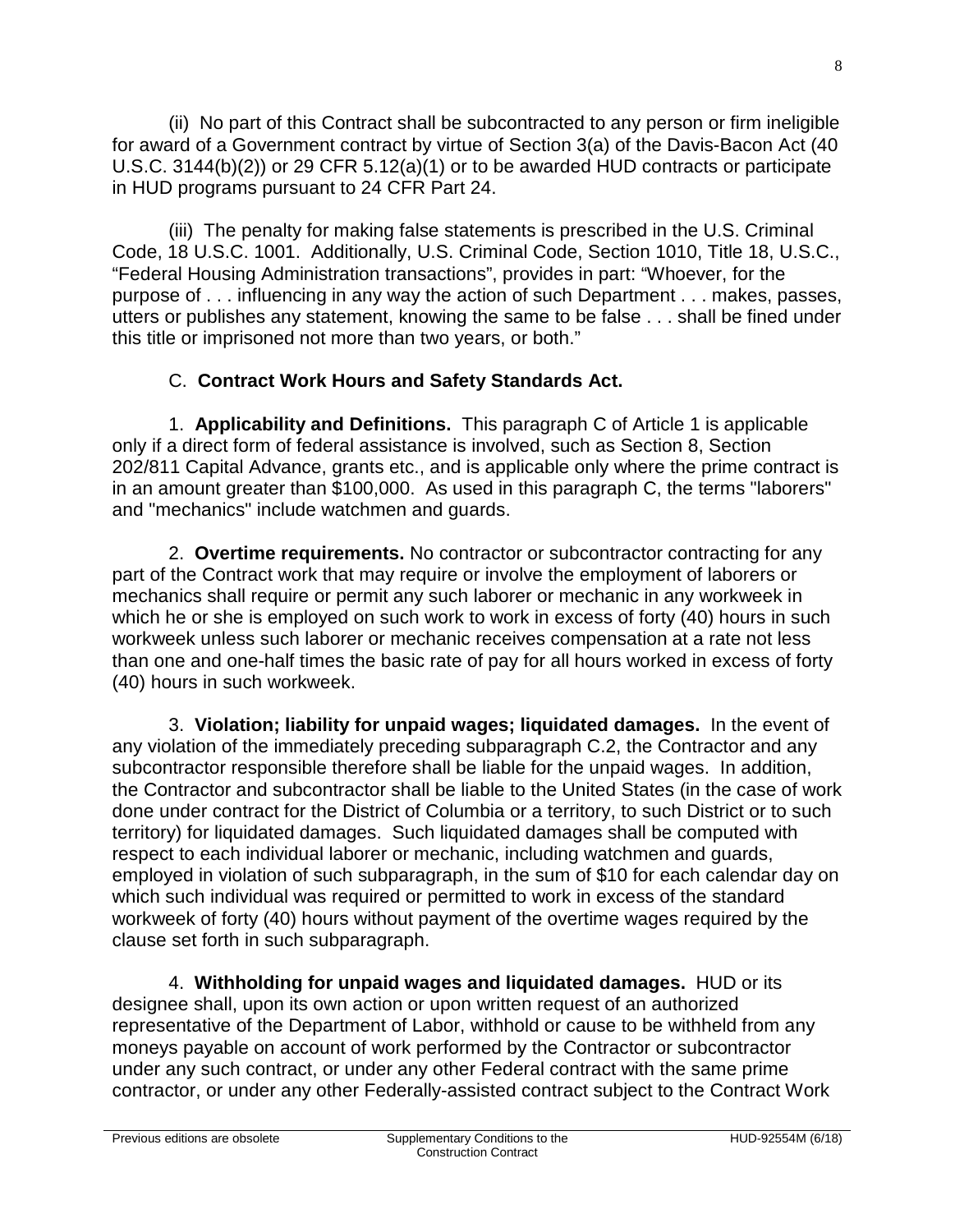Hours and Safety Standards Act which is held by the same prime contractor such sums as may be determined to be necessary to satisfy any liabilities of such Contractor or subcontractor for unpaid wages and liquidated damages as provided in the clause set forth in subparagraph 3 of this paragraph C.

5. **Subcontracts.** The Contractor or subcontractor shall insert in any subcontracts the clauses set forth in subparagraphs 1 through 5 of this paragraph C and also a clause requiring the subcontractors to include these clauses in any lower tier subcontracts. The prime contractor shall be responsible for compliance by any subcontractor or lower tier subcontractor with the clauses set forth in such subparagraphs 1 through 5.

## D. **Certification.**

For projects with Security Instruments insured under the National Housing Act, as amended, that are subject to paragraph B of this Article 1, the Contractor is required to execute the Contractor's Prevailing Wage Certificate within HUD-92448 as a condition precedent to insurance by HUD of the Loan, or an advance thereof, made or to be made by the Lender in connection with the construction of the Project.

# **Article 2: Equal Employment Opportunity**

A. **Applicability.** This Article 2 applies to any contract for construction work, or modification thereof, as defined in the regulations of the Secretary of Labor at 41 CFR Chapter 60, which is paid for in whole or in part with funds obtained from the Federal Government or borrowed on the credit of the Federal Government pursuant to a grant, contract, loan insurance, or guarantee, or undertaken pursuant to any Federal program involving such grant, contract, loan, insurance, or guarantee.

B. The Contractor shall not discriminate against any employee or applicant for employment because of race, color, religion, sex, sexual orientation, gender identity, disability, or national origin. The Contractor shall take affirmative action to ensure that applicants are employed, and that employees are treated during employment without regard to their race, color, religion, sex, sexual orientation, gender identity, disability or national origin. Such action shall include, but not be limited to the following: employment, upgrading, demotion, or transfer; recruitment or recruitment advertising; layoff or termination; rates of pay or other forms of compensation; and selection for training including apprenticeship. The Contractor agrees to post in conspicuous places available to employees and applicants for employment notices to be provided setting forth the provisions of this nondiscrimination clause.

C. The Contractor shall, in all solicitations or advertisements for employees placed by or on behalf of the Contractor state that all qualified applicants shall receive consideration for employment without regard to race, color, religion, sex, sexual orientation, gender identity, disability, or national origin.

D. The Contractor shall send to each labor union or representative of workers with which it has a collective bargaining agreement or other contract or understanding a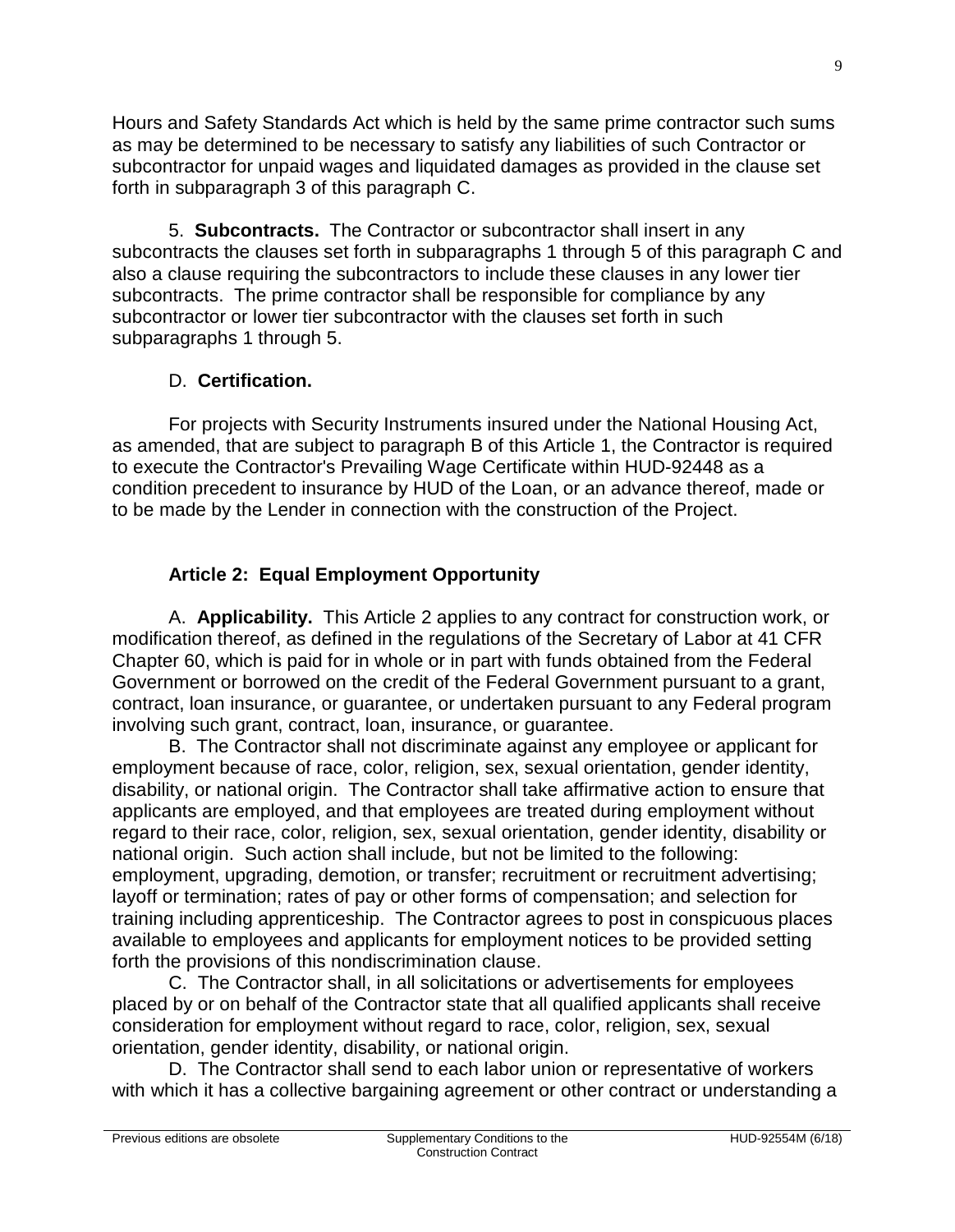notice to be provided advising the said labor union or workers representatives of the Contractor's commitments hereunder, and shall post copies of the notice in conspicuous places available to employees and applicants for employment.

E. The Contractor shall comply with all provisions of Executive Order 11246 of September 24, 1965 and of the rules, regulations, and relevant orders of the Secretary of Labor.

F. The Contractor shall furnish all information and reports required by Executive Order 11246 of September 24, 1965, and by rules, regulations, and orders of the Secretary of Labor, or pursuant thereto, and shall permit access to its books, records, and accounts by the Secretary of Labor for purposes of investigation to ascertain compliance with such rules, regulations, and orders.

G. In the event of the Contractor's noncompliance with the nondiscrimination clauses of this Contract or with any of the said rules, regulations, or orders, this Contract may be canceled, terminated, or suspended in whole or in part and Contractor may be declared ineligible for further government contracts or federally assisted construction contracts in accordance with procedures authorized in Executive Order 11246 of September 24, 1965, and such other sanctions may be imposed and remedies invoked as provided in Executive Order 11246 of September 24, 1965, or by rule, regulations or order of the Secretary of Labor, or as otherwise provided by law.

H. The Contractor shall include the provisions of paragraphs A through H of this Article 2 in every subcontract or purchase order unless exempted by rules, regulations, or orders of the Secretary of Labor issued pursuant to Section 204 of Executive Order 11246 of September 24, 1965, so that such provisions shall be binding upon each subcontractor or vendor. The Contractor shall take such action with respect to any subcontract or purchase order as HUD or the Secretary of Labor may direct as a means of enforcing such provisions, including sanctions for noncompliance. *Provided, however,*  that in the event the Contractor becomes involved in, or is threatened with, litigation with a subcontractor or vendor as a result of such direction by HUD or the Secretary of Labor, the Contractor may request the United States to enter into such litigation to protect the interests of the United States.

### **Article 3: Equal Opportunity for Businesses and Lower Income Persons Located Within the Project Area**

A. This Article 3 is applicable to projects covered by Section 3, as defined in 24 CFR Part 135.

B. The work to be performed under this Contract is on a project assisted under a program providing Federal financial assistance from HUD and is subject to the requirements of Section 3 of the Housing and Urban Development Act of 1968, as amended, 12 U.S.C. 1701u. Section 3 requires that to the greatest extent feasible opportunities for training and employment be given to low and very-low income residents of the unit of local government or the metropolitan area (or non-metropolitan county) as determined by HUD in which the Project is located and contracts for work in connection with the Project be awarded to business concerns which are located in, or owned in substantial part by persons residing in the same metropolitan area (or nonmetropolitan county) as the Project.